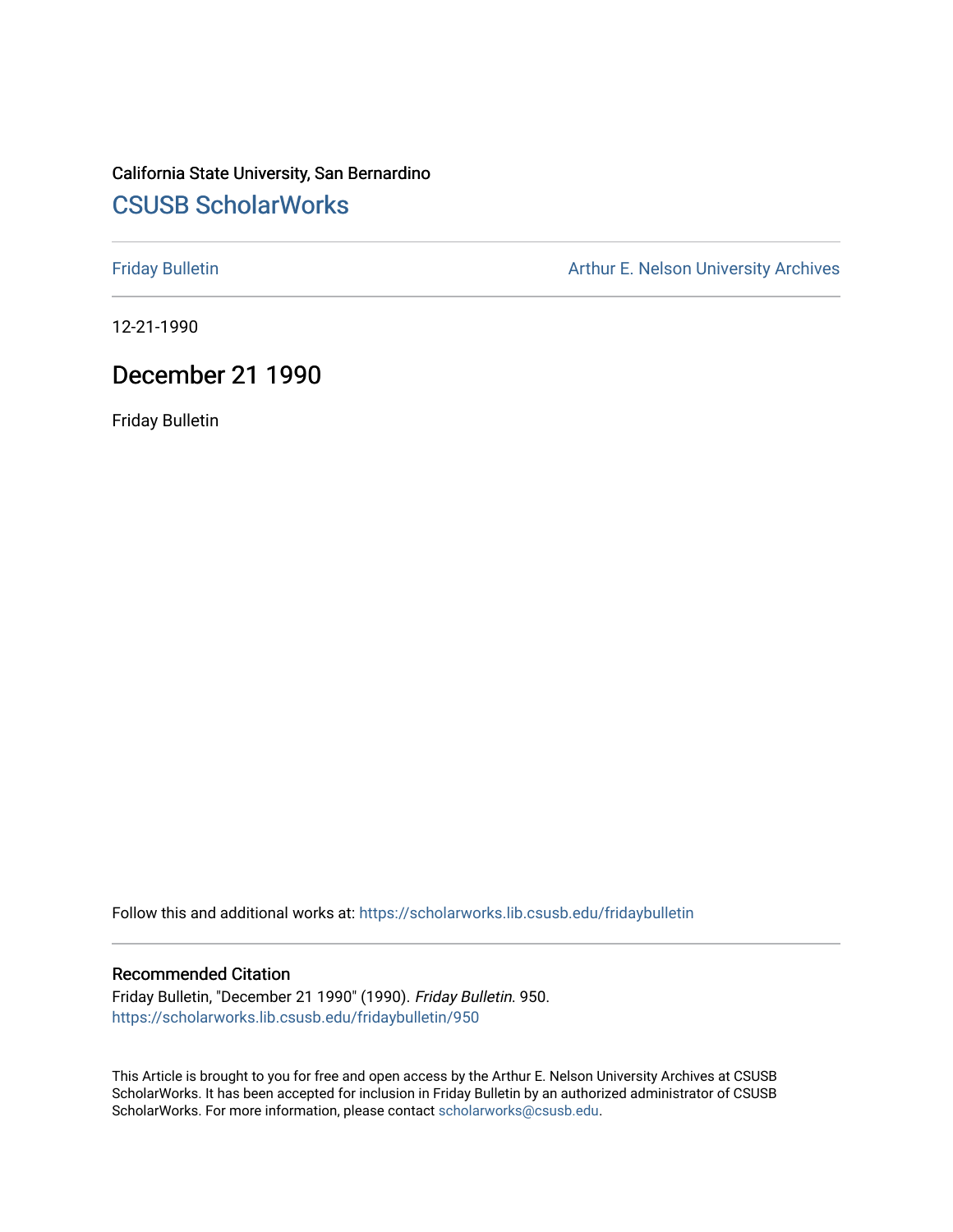**December 21,1990** 



Dr. Lewis L. Jones will join Cal 5M« bi *Jmmumry mm Hit ntw* 4<mh *of mHdtrgrmJmmtt tImiKot.* 

# **Dean Appointed for Undergraduate Studies**

Dr. Lewis L. Jones, associate vice president for academic affairs at Central Connecticut State University, New Britain, CT, will join Cal State on Jan. 2,1991, as dean of undergraduate studies, reports Dr. Dennis Hefner, vice president for academic affairs. Jones fills the vacancy created by the resignation of Dr. Sidney Ribeau, who left campus in August to join California Polytechnic State University in San Luis Obispo, CA, as dean of the School of Liberal Arts. Assistant Dean Joel Nossoff is serving as acting dean of undergraduate studies this quarter.

"I am honored to be selected, and *look* forward to working with a diverse group of individuals," says Jones. "I'm



ENIFER



*fHotiday Qrtetingsl*  President and Mrs. Anthony H. Evans *extend season's greetings to everyone in tHe university community,* 

'Again this year, Lois and I wish for *you and your famUy ajoyous fwtiday*  season. Thank you for your *uwwavering efforts to improve tfie university during 1990,'* 

impressed with the administrative leadership at CSUSB, my faculty colleagues and die quality of the student body.

"The CSU is highly respected nationally," continues Jones. "It has a reputation for being accessible without compromising academic excellence. I like the fact that the university is an integral part of the Inland Empire. It is truly a people's university that responds to the educational and cultural needs of the metropolitan area."

Jones brings a distinguished background in higher education to his new position at Cal State. Prior to joining Central Connecticut State University in 1987, Jones

served as an associate professor in the Sdiool of Urban Planning and Development at the University of Kentudcy in Louisville. From 1981-1984, he was assistant dean for the College of Education and Human Services at the University of Cincinnati.

One of Jones' initial goals at Cal State involves staffing the Learning Center. "We must get the very best person possible to manage the center," says Jones. "The center exists for the students. We must get someone who is We must get someone who is<br>sensitive to their developmen-<br>tal needs and has the capacity to work with faculty, aca-

*(continued on page 2)* 

# **Accounting Office Announces December Paycheck Availability**

Although the university will be closed between Christmas and New Year's, December paychecks will be available on Monday, Dec. 31, according to Don Sapronetti (Accounting).

It is the responsibility of area administrators to notify their employees as to who will be responsible for distributing paychecks and to advise individuals regarding the location where checks will be issued.

Checks not disbursed on Monday, Dec. 31, will be picked up at the Bursar's window at 11 a.m., Wednesday, Jan. 2,1991, by the regular designees from the schools and departments.

## **Inside This Issue:**

**Fconomic Outlook** Breakfast... page 2 Winter Bulletin schedule ...page 3 Educational fratemity installs new chapter... page 3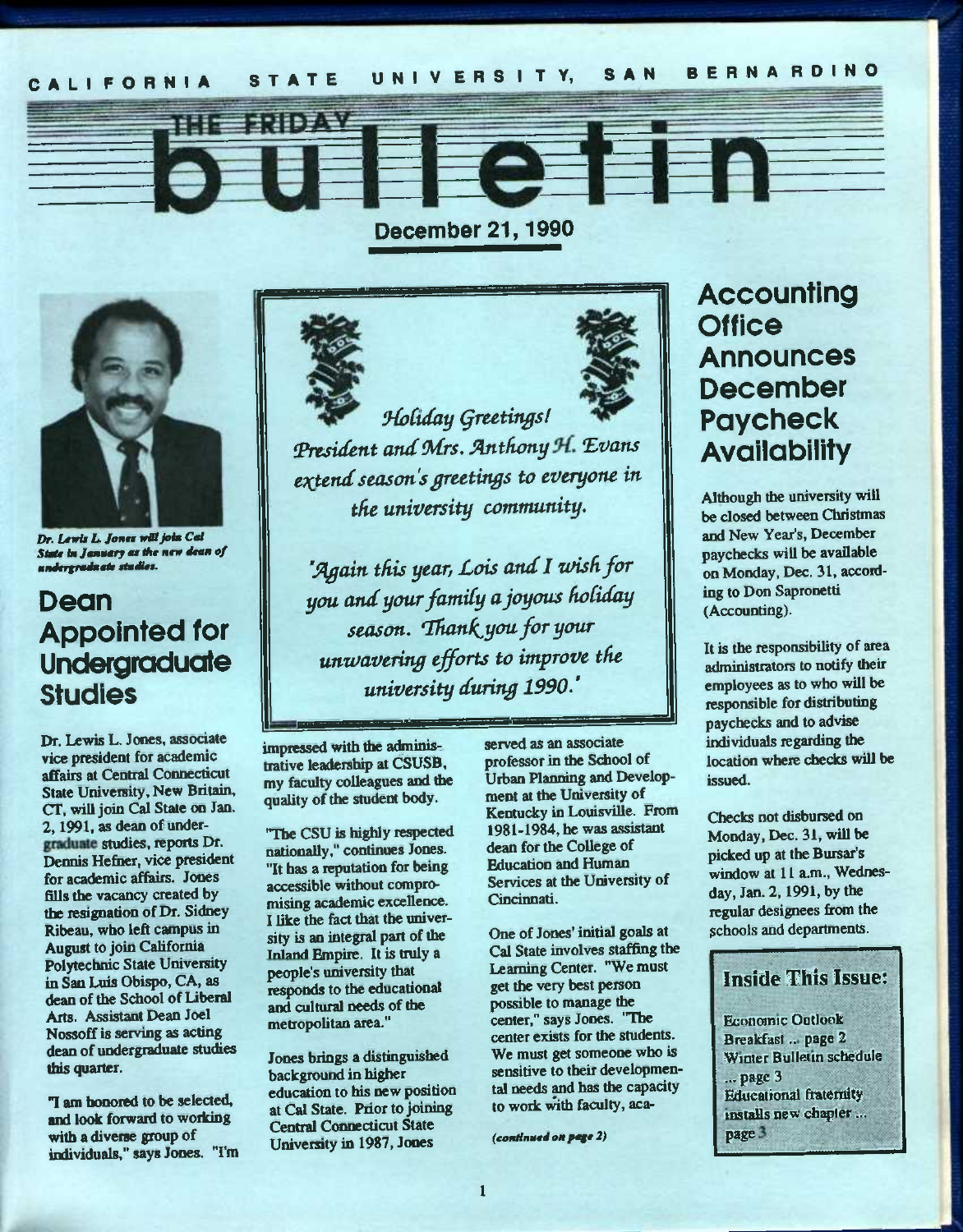# *(Jones... continued from page 1)*

demic administrators and others in a collegial manner."

Citing another goal, Jones says, "I hope to maintain the good working relationship among the staff in the Undergraduate Studies division. I was impressed with this relationship during my visit to the campus. I want to enhance the tradition of working as a team."

Teamwork will be a big factor in reaching other goals. "I hope to develop a model plan for student retention and diversity," he says. "I'd like to take the lead in raising the issue of general educaticm courses and their relationship to a student's overall education. I think at some point, the Undergraduate Studies division must be an advocate for reviewing the advising process, particularly for undeclared majors."

In sharing his long-range plans, Jones says he'd like to see the university develop a Center for Teacher Excellence and a Center for Curriculum Innovations.

Jones earned his Pb.D. in Higher Education Administration from the University of Iowa. He holds a master's degree in American History from North Carolina Central University in Durham, and received a B.A. degree in social science from St. Paul's College, Lawrenceville, VA.

His professional affiliations include membership in with the Association for the Study of Afro-American Life and History, Phi Delta Kappa, American Association of Higher Education and the Urban Affairs Assodation.

# **Save the Dote**



Mark your calendar for Feb. 7, 8 and 9 as Cal State celebrates Homecoming '91. Los Angeles Rams head coach John Robinson will kick off festivities with a keynote address on Thursday, Feb. 7 at 7:30 p.m. in the university gymnasium. A dinner honoring Robinson will precede the speech at 6 p.m. in the Lower Commons. Admission to the dinner is \$12 per person and includes admission to Robinson's speech. Reservations are limited to the first 100 respondents. Contact Mary Colacurcio (Alumni Affairs) at Ext. 5008 for details.

Other events indude the traditional Club Fest and car parade on Friday and homecoming basketball games on both Friday and Saturday evenings. Homecoming '91 concludes with a dance for students and alumni on Saturday night. Additional Homecoming information will be provided in upcoming issues of The Friday Bulletin.

# **Annual Breakfast Provides Economic Forecast**

Glimpse into the economic future widi local business and financial leaders as a participant of the Fourth Annual **Economic Outlook Breakfast** on Friday, Jan. 18, from 7:30-11 a.m. inthe university's Upper Commons.

Sponsored by the School of Business and Public Administration's Board of Councillors and the university's Inland Empire Management Center, the program will center on the theme, "1991 Economic Forecast for the Inland Empire."

"The purpose of the breakfast is to discuss the economic conditions of the Inland Empire area and to explore trends in the national economy," says Dr. Bryan Pettit, who directs Cal State's Inland Empire Management Center. He notes that the event also will provide the university with the opportunity to share both business expertise and resources with the community.

Several business and economic leaders are scheduled to speak. "Developments Affecting the Banking Industry," will be addressed by Jerry Grundhofer, president and chief executive officer, Security Pacific National Bank. 'Transportation: Economic Key to the Inland Empire" will be explored by Bill Leonard, Sr., of the California Transportation Commission. "Economic Trends in the U.S." will be discussed by Michael Bazdarich, consulting economist. Union Bank: and "The Economic Perspective from the Inland Empire's Point of View" will be presented by John Husing, economist, Wood-Husing Consulting.

According to Pettit, the annual event is geared to decision-making level managers and planning personnel from public and private enterprise from throughout the Inland Empire. Information regarding economic assumptions for strategic business planning will be provided.

Admission to the breakfast is \$30 per person. Reservations are required. For more information, contact the School of Business and Public Administration at Ext. 5700.

The California State University, San Bernardino Friday Bulletin is published twice monthly. The next issue is scheduled for Friday, Jan. 11, 1991. Items for publication should be submitted in writing by noon, Friday, Jan. 4, 1991, to:

Terrie Jo Snyder, editor Public Affaira Office (AD-104) Ext. 5007. Vol. 24, No. 24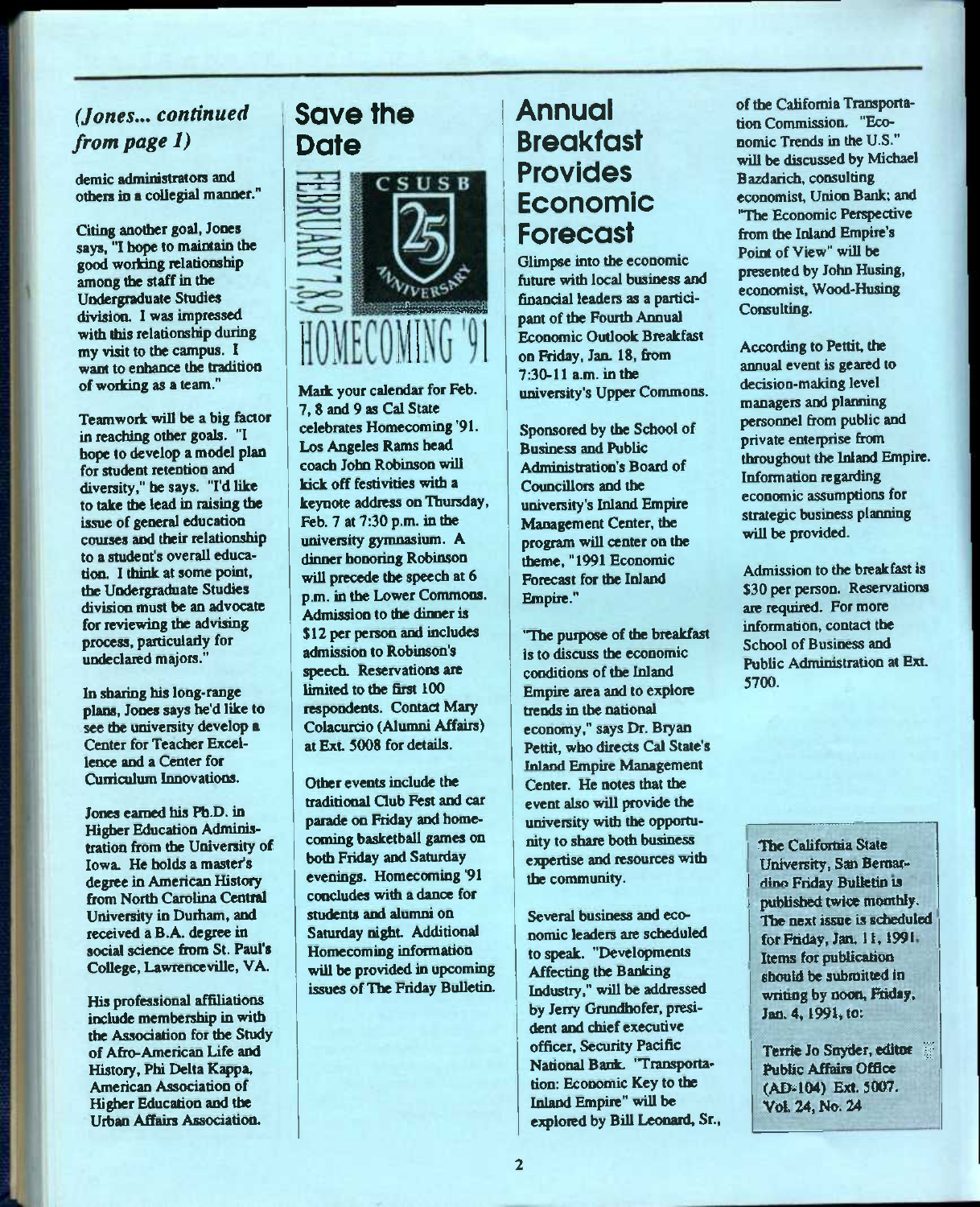# **Education Fraternity instaiis Locai Chapter**

A new chapter of Phi Delta Kappa, an international firatemity of educators, was installed in eariy December, reports Dr. David Stine (Advanced Studies), who is serving as the organization's president.

"Phi Delta Kappa is dedicated to leadership, service and research," says Stine. "This is one educational organization that cuts across all lines. Its membership includes classroom teachers, school administrators, college and university professors, and graduate students in the education field."

In addition to Stine, several odier Cal State representatives will serve as officers for the San Bernardino Desert Mountain chapter. Officers include: Dr. Charles Funkhouser (Elementary & Bilingual Education), vice president, membership; Dr. Geraldine Slaght (Secondary A Vocational Education), secretary. Dr. Stanley Swartz (Advanced Studies), treasurer, Dr. Gary Negin (Elementary & Bilingual Education), foundation representative; Dr. Kenneth Lane (Advanced Studies), newsletter editor, and Dr. Lynne Diaz Rico (Elementary A Bilingual Education), research representative. Membership information is available firom Stine at Ext 5673.



*The School ef Social A Behariorat Sciences recognixod its former Outstanding Professor rec^rients on Dec. 10, as a plaque listing the school's honorees was unreUed during a fecial ceremony hotted by Dean Aubrey BonnetL Drawing on the words of author Alex Haley, Bonnett said, "We hare/bund the good and we are honored to praise it." Honorees and guests are (from left): Dr. Robert Cramer (Psychology), Dean Aubrey Bonnett (Social A Beharioral Sciences), President Anthony Erans, Dr. Diane Halpem (Psychology), Dr. Riehmd Rowland (Geogr^thy), Dr. Robert Btackey (History), Dr. Frances Berdan (Anthropology), Dr. Frederick Newton (Psychology), Dr. Lynda Warren (Psychology) and Vice President Dennis Hefner (Academic Affairs).* 



*AD-104.* 

*A collection of over 20 posters odvorHting VOHOUM txhihUM ftotmroi attht KeMtner-G^sxlUehaft art muaaum Ut Hamnopar, Germany, were donated to the mnirereity thie quarter, eourteey ^ Mr. and Mre.*  **Fred Berg of Alhambra, CA. Thanks to Don Woodford (Art) who** *had the eoBeetion framed. Potlert are on display in Lower Commont' Oak Room and in tits Administration Building just outside* 

# **Winter Bulletin Schedule**

Spread the word about your special events, organizational activities and personal accomplishments through upcoming issues of The Friday Bulletin, a bimonthly newsletter for staff and faulty published by the Public Affairs Office. During the winter quarter, the Bulletin will be published according to the following schedule:

| <b>Submission Deadlines</b> |
|-----------------------------|
| Jan. 4                      |
| Jan. 18                     |
| Jan. 25                     |
| Feb. 8                      |
| <b>Feb. 22</b>              |
| March 8                     |
|                             |

Written submissions are accepted by noon the Friday preceding each publication date. Black and white photos, as well as story suggestions, are welcome for consideration. Please submit materials to Terrie Jo Snyder (Public Affairs) in AD-104 or call Ext 5007.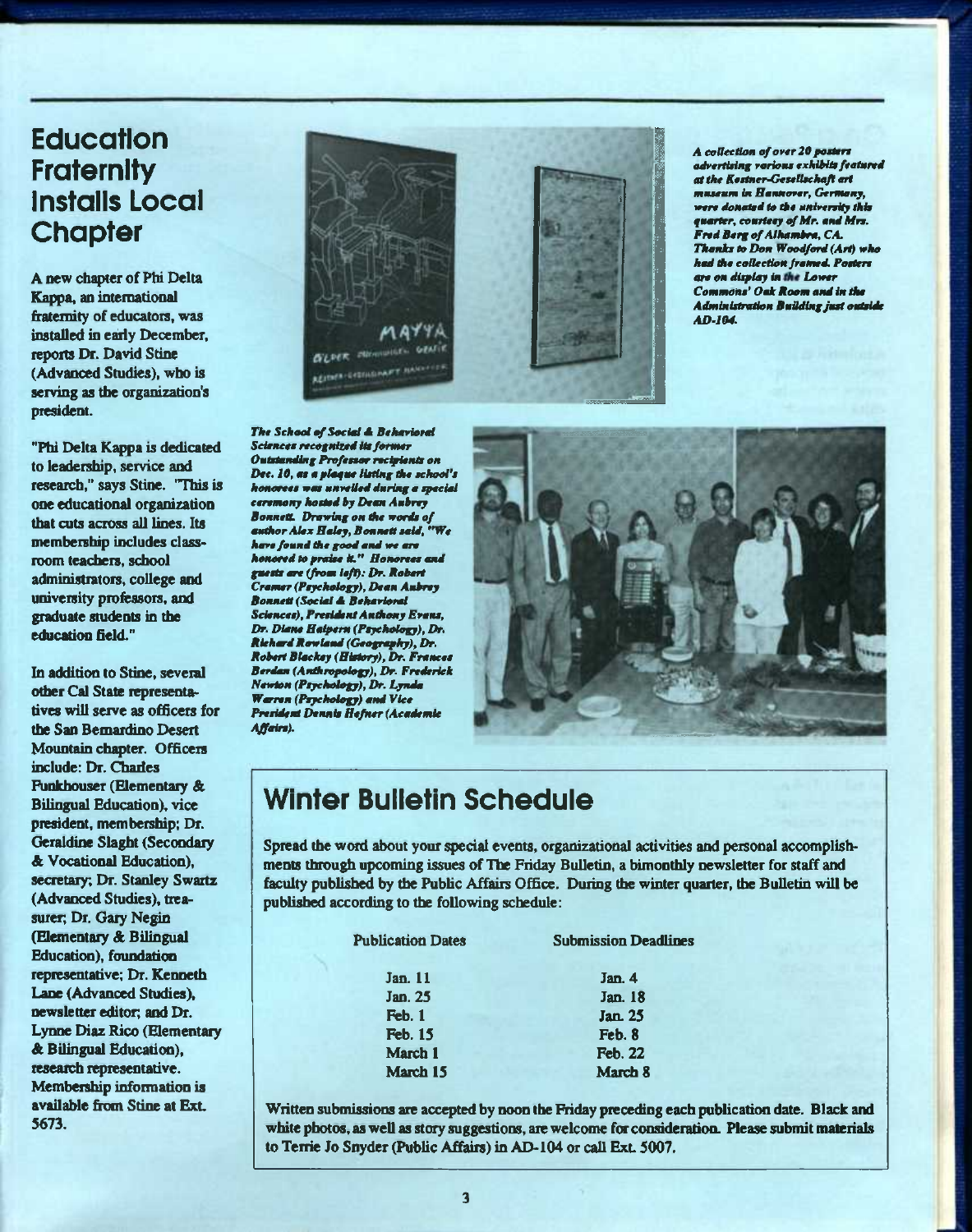# **On a Personnel Note**



#### Upcoming Training Opportunities...

The Staff Training and Development brochure highlighting workshops scheduled for December, 1990 through May, 1991 was distributed in late November. All staff personnel should have received their copy. 'Td like to encourage all staff members to review the brochure and plan to take advantage of these opportunities *for* enriching professional growth," says Stephanie Keyes (Personnel).

The publication's new format represents an attempt to produce a serviceable cost-efficient document. We're also pleased to announce the use of recycled paper.

Several new workshops have been added to the schedule. "Devdoping Interviewing Skills for Successful Mobility" will be presented on March 13. It will highlight effiective approaches and strategies to employment interviewing. While many individuals may experience anxiety and stress related to interviewiog, this workshop will provide preparation techniques that will allow you to become more comfortable with the process and help you express your knowledge, expertise and experience in a relaxed and confident manner. Mock interviews will be conducted and if there is an interest, video recordings may be conducted for purposes of critique and feedback. This session will provide an excellent opportunity to prepare for career advancement.

"Payroll Office Procedures" will be featured on April 12. Presented by Teri Allen (Payroll), this session will focus on the requirements and procedures for submitting student payroll, general timekeeping and certificatioo of attendance related to die bargaining agreements. This workshop is highly recommended for AOAs and other personnel with responsibility for attendance tracking. Check your brodnire for additiooal procedures workshops being offered by the Budget, Accounting and Purchasing offices.

The month of April will lend itself to further professional enrichment and strategies to elevate your career. Plan to take advantage of "Networking for Success." Patricia Gordon (Career Development Center) will address the "how to" of networking practices. Networking is one of the most important tools you can utilize to imeract with those individuals who are in your chosen field, profession or industry. Learn bow to develop and cultivate these professimial assodations and relationships which will enable you to move onward and upward.

Representatives of the Personnel Office are available to meet with you peraonally to discuss your professional development and to help you set realistic goals that will allow you to work toward

your next career objective. Additionally, university classes are available through the Fee Waiver Program. Contact the Personnel Office at Ext. 5138 for additional information.

Two workshops will be offered daring the month of January.

"Understanding Male and Female Differences in the Workplace: Improving Communication in the University Setting," by Dr. Craig Henderson (Student Services) and Dr. Geraldine Stahly (Psychology). January 8,1991; 10:30 a.m.-noon.

Pine Room, Lower Commons.

"Customer Service," by Twillea Carthen (Personnel). January 22, 1991; 8:30-10:30 a.m. Pine Romn, Lower Commons.

To register for these workshops, complete the enrollment form in the training brochure, or call Jolene Armstrong at Ext. 5138 for additional informatioa

#### Wellness Update...

The Wellness Aerobics class will resume in January. Noon-time aerobics are offered at a minimal cost each Monday, Wednesday and Friday in the small gym. Start the new year trim and fit! Contact Mary Schmidt (Economics) at Ext 5511 for more details.

#### Retirement News...

"Through the Public Employees Retirement System (PERS), CSU offers one of the best retirement plans available," notes Maqorie Callaghan (Personnel). "This plan, as well as a variety of other benefits, is one of the major advantages of employment with CSU."

Did you know that to be eligible for service retirement, you must be at least age 50 and have five years of PERS credited services? There is no compulsory retirement age for state miscellaneous members. If you retire within 30 days after separation from employment, your health plan coverage will be automatically continued. If you retire between 30-120 days after separation from employment, your coverage will not automatically continue. However, you may re-enroll in your health plan by contacting PERS Health Benefits Division. If you retire more than 120 days after separation from employment. or you were not enroUcd at the time of senaratioa. vou cannot enroll at retirement or any future date.

Eligible PERS members are covered by a Basic Death Benefit of \$5,000. If you die before you retire, PERS provides several benefits for your family or your beneficiary. More information on this benefit is available from Callaghan at Ext. 5138.

New Legislation Affecting PERS Benefits...

1. Final Compensation: For retirements on or after July 1. 1991. PERS retirement benefits will be based on the employee's *(e»mtimu\*ii 0m prng\* 5)*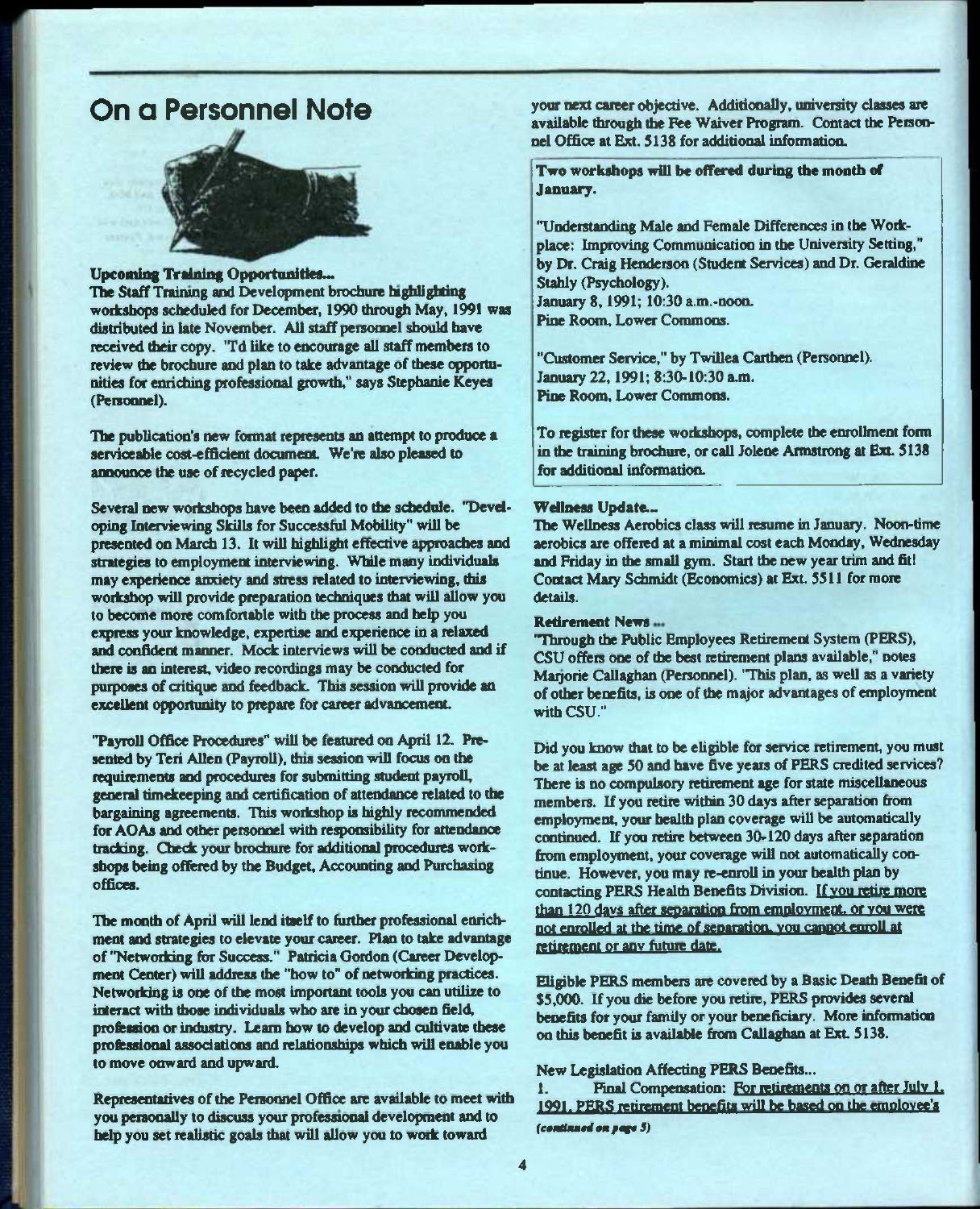# **EMPLOYMENT OPPORTUNITIES**

Cunent job vacancies can be seen on Channel 3, the community access station in Sao Bernardino. Information also is available on a 24-hour hotline at Ext. 5139 which is updated at 2 p.m. Fridays. Due to ongoing recruitment activities and the Bulletin production schedule, some vacancies may not be listed here. For a complete listing of positions, call the hotline. Applications will be accepted until the dates listed below:

#### Campuswide Clerical Positions:

(Current & future openings) Clerical Assistant II- \$1611-\$1900/mo.; full-time, permanent and full-time, temporary through Dec. 31, 1990.

Clerical Assistant II- \$9.29-\$10.96/br.; temporary. Open continuously.

Children's Center: Head Teacher-\$8.10-\$9.37/hr.; up to full-time, temporary through June 14,1991. Open until filled. (not a state position)

Teachers Aide (2 positions)-\$4.42-\$S.48/hr.; up to full-time, temporary through June 14,1991. Open until filled. (not a state position)

# **Personnel**

New Employees, Full-time, permanent Miriam T. Ott Intermediate Account Clerk A **Accounting** Exl.5153,AD-115

### Promotions Peggy S. Clark **ssp III**

**Financial Aid** Ext. 3425, SS-143

Julie A. Kajfasz  $CA$  $III$ Extended Education Ext. 5975, PL-501A Extended Education: Qerical Assistant I- \$1,498-\$1,760/mo.; full-time, temporary through June 30, 1991. Apply by January 10, 1991.

Financial Aid: Student Services Professional IB- \$2,199-\$2,635/mo.; full-time, permanent. Apply by January 10, 1991.

#### Foundation:

Academic English Instructor- \$19.97-\$23/hr.; part-time from January through May 31,1991. Open until filled. (not a state position)

**Accounting Clerk-**\$l,669-\$l,968/mo.; full-time, permanent. Apply by January 10, 1991. (not a state position)

Musk/Theatre Arts: Instructional Support Technician II-S2,531-\$3,046/mo.; fiill-time, permanent. Apply by January 10,1991.

Payroll: Payroll Tedmician I- \$l,686-\$l,900/mo.; full-time, permanent. Open until filled.

Physical Plant: Supervising Building Service Eogineer- \$2,961-\$3,366/mo.; fiiU-time, permanent. Open until filled.

Pre-CoUege Outreach: Student Services Professional lA- \$2,034-\$2.216/mo.; full-time temporary through June 30, 1991. Apply by January 10,1991.

Public Safety:

Public Safety Dispatcber- \$l,801-\$2,133/mo.; full-time, permanent. Open until fiUed.

Supervising Public Safety Officer I- \$2,835-\$3,415/mo.; full-time, permanent. Open until filled.

Services to Students With Disabilities: Interpreter/Transliterator I-\$6.47-\$14.90/hr.

Interpreter/Transliterator II- \$15.50-\$19.71/hr.: on-call through June 30,1991. Open until fiUed.

## *(On a Personnel Note,., continued from page 4)*

highest 12 months pay, rather than the current 36 months. Usually, using a 12-month final compensation period results in an allowance approximately 5 percent greater than one calculated with a 36-month final compensation period.

COST-OF-UVING IN-CREASE; The first cost-of-living increase (2) percent limited to the change in the Consumer Price Index) is received in the second calendar year of retirement

2. Effective Dec. 1,1990, Senate BiU 2470 provides that a member's accumulated PERS contributions will remain on deposit with PERS upon a member's separation from PERS-covered employment, regardless of the member's years of credited service, until the member requests to withdraw the contributions.

Your account wiU continue to earn interest at the PERS rate (currently 8-1/2 percent); however, you will not accrue any further service credit and will never be vested for retirement benefits unless you return to PERS-covered

employment and earn additional service credit that would qualify as vested, or unless you have reciprocal rights with another California public retirement system.

#### TSA News...

Watch for information on Tax-Sheltered Annuity (TSA) programs in the next issue of the Friday Bulletin. The beginning of a new year is a good time to begin planning for retirement and thinking about supplementing your income. CSU can help.